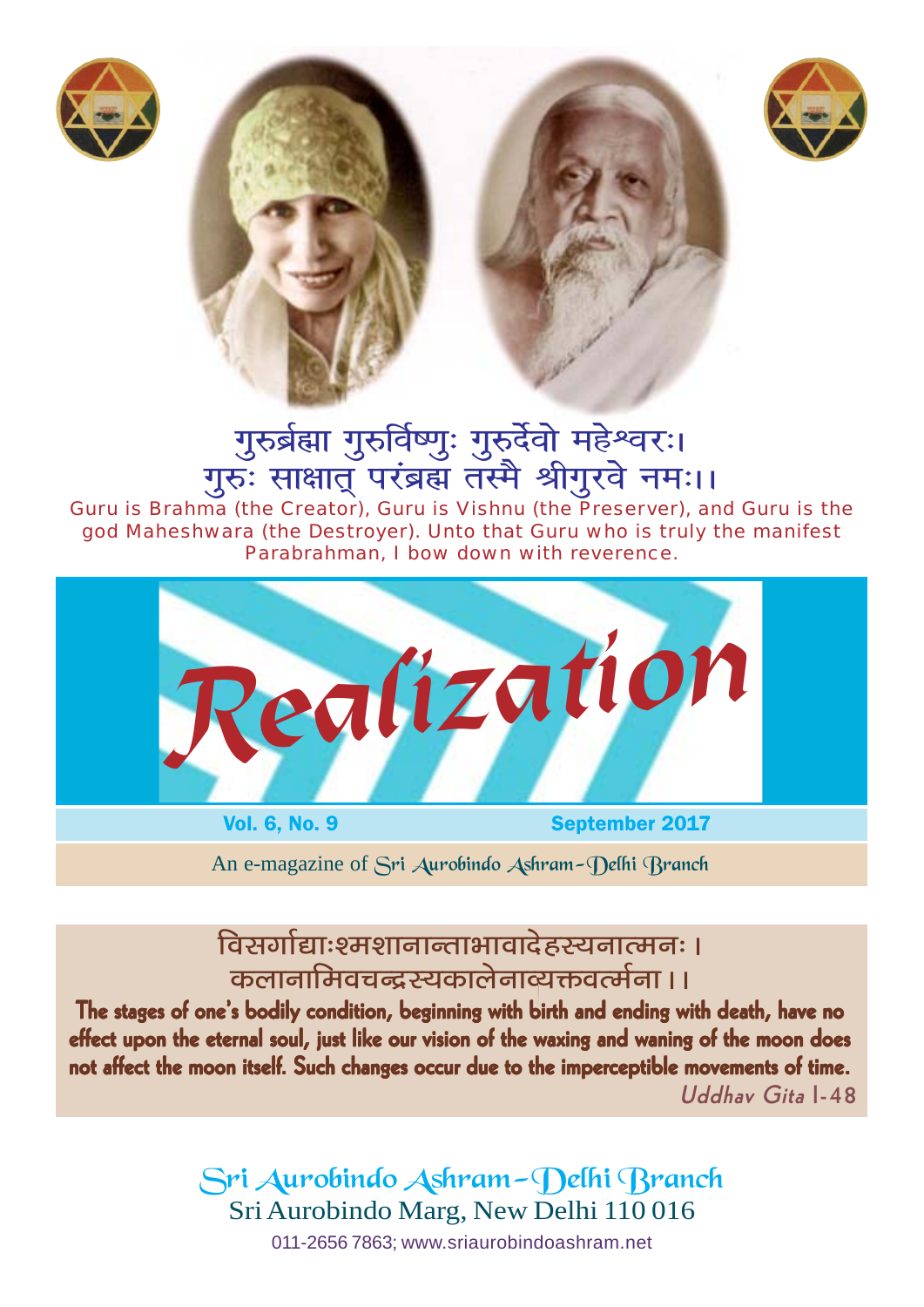# Ongoing & Forthcoming Events September 2017

Meditation & Satsang venue : Meditation Hall

| <b>Monday - Saturday</b>                                |                                                        | $7 - 7:30$ pm                                             |                               | <b>Collective Meditation</b> |
|---------------------------------------------------------|--------------------------------------------------------|-----------------------------------------------------------|-------------------------------|------------------------------|
|                                                         |                                                        | Sunday Meditation & Discourses 10:00 - 11:30 am           |                               |                              |
| <b>Sep 03</b>                                           |                                                        | <b>Hamaare Prashn, Sri Maa ke Uttar</b>                   |                               | <b>Ms. Aparna Roy</b>        |
|                                                         |                                                        | <b>Musical offering</b>                                   |                               |                              |
| <b>Sep 10</b>                                           |                                                        | <b>Sri Aurobindo and the Youth</b>                        |                               | <b>Dr. Bharat Gupt</b>       |
|                                                         |                                                        | <b>Musical offering</b>                                   |                               |                              |
| <b>Sep 17</b>                                           | "The Indwelling Universal' - A sonnet by Sri Aurobindo |                                                           |                               | <b>Shri Prashant Khanna</b>  |
|                                                         |                                                        | <b>Musical offering</b>                                   |                               |                              |
| <b>Futile Agitation, Wasted Energy</b><br><b>Sep 24</b> |                                                        |                                                           |                               | <b>Dr. Mithu Pal</b>         |
|                                                         |                                                        | (Based on <i>Prayers &amp; Meditations</i> , pp. 38 & 44) |                               |                              |
|                                                         |                                                        | <b>Musical offering</b>                                   |                               |                              |
| <b>Sundays: 03, 10, 24</b>                              |                                                        | 11:30 $am-12:30$ pm                                       | <b>Sri Aurobino's Sonnets</b> | <b>Shri Prashant Khanna</b>  |
| Thursdays, 07, 14, 21, 28                               |                                                        | 11:30 $am-12:30$ pm                                       | <b>Bhagvad Gita</b>           | <b>Shri Prashant Khanna</b>  |
|                                                         |                                                        |                                                           |                               |                              |

September 16 6 : 30 pm *Bhajan Sandhya* Ms. Shruti Gupta Contact: 011-2656 7863; 2651 7426; <contact@aurobindoonline.in>

#### Orientation to Integral Yoga (Program No. 45)

Sep 16, 17 6:45 am–12:30 pm Yoga Hall English Dr. Ramesh Bijlani & Shri Debi Prasad Contact: 011-2656 7863; <contact@aurobindoonline.in>

#### Ongoing Classes venue: The Mother's Integral Health Centre Rm 15J

| $2:30-3:30$ pm | <b>Vivekachoodamani</b>         | <b>Dr. Tarun Baveja</b>                                     |
|----------------|---------------------------------|-------------------------------------------------------------|
| $2:30-3:30$ pm | <b>Brihadaranyaka Upanishad</b> | <b>Dr. Tarun Baveja</b>                                     |
| $2:30-3:30$ pm | <b>Bhagyad Gita Sadhana</b>     | <b>Dr. Tarun Baveja</b>                                     |
|                |                                 |                                                             |
|                |                                 | Note: These classes are also available on SKYPE (tmihc2000) |

Contact: 011-2685 8563; Aradhana <aradhana.archer@gmail.com>

# 2017 Camps in the Kumaon Himalayas

| <b>Sep 07-10</b>                                                                                 | <b>Teacher's Workshop</b>             | <b>English</b>                           | <b>Laviesh Bhanot</b>       | <b>Madhuban, Ramgarh</b>   |
|--------------------------------------------------------------------------------------------------|---------------------------------------|------------------------------------------|-----------------------------|----------------------------|
| <b>Sep 11-16</b>                                                                                 | <b>Teacher's Workshop</b>             | <b>English</b>                           | <b>Laviesh Bhanot</b>       | <b>Madhuban, Ramgarh</b>   |
| <b>Sep 17-23</b>                                                                                 | <b>Kriya Yoga Retreat</b>             | <b>English</b>                           | Per H. Wibe                 | <b>Madhuban, Ramgarh</b>   |
| <b>Sep 23-27</b>                                                                                 | <b>NVC Mentoring &amp; Assessment</b> | <b>Englsih</b>                           | <b>Katherine Singer</b>     | <b>Madhuban, Ramgarh</b>   |
| <b>Sep 28-Oct 02</b>                                                                             | <b>Clean Mind Program</b>             | <b>Englsih</b>                           | <b>Acharya Navneet</b>      | <b>Madhuban, Ramgarh</b>   |
| <b>Sep 24-30</b>                                                                                 | <b>Study Camp</b>                     | <b>English</b>                           | <b>Sourcing Our Oneness</b> | <b>Van Niwas, Nainital</b> |
| Sep 24-30                                                                                        | <b>Youth Camp</b>                     | <b>Sourcing Our Oneness</b>              |                             | <b>Van Niwas, Nainital</b> |
| Sep 27-Oct 01                                                                                    | <b>Youth Camp</b>                     | <b>Jesus and Mary College, New Delhi</b> |                             | <b>Van Niwas, Nainital</b> |
| CONTACT: 011-2656 7863; 2652 4810; <aurocamps@aurobindoonline.in></aurocamps@aurobindoonline.in> |                                       |                                          |                             |                            |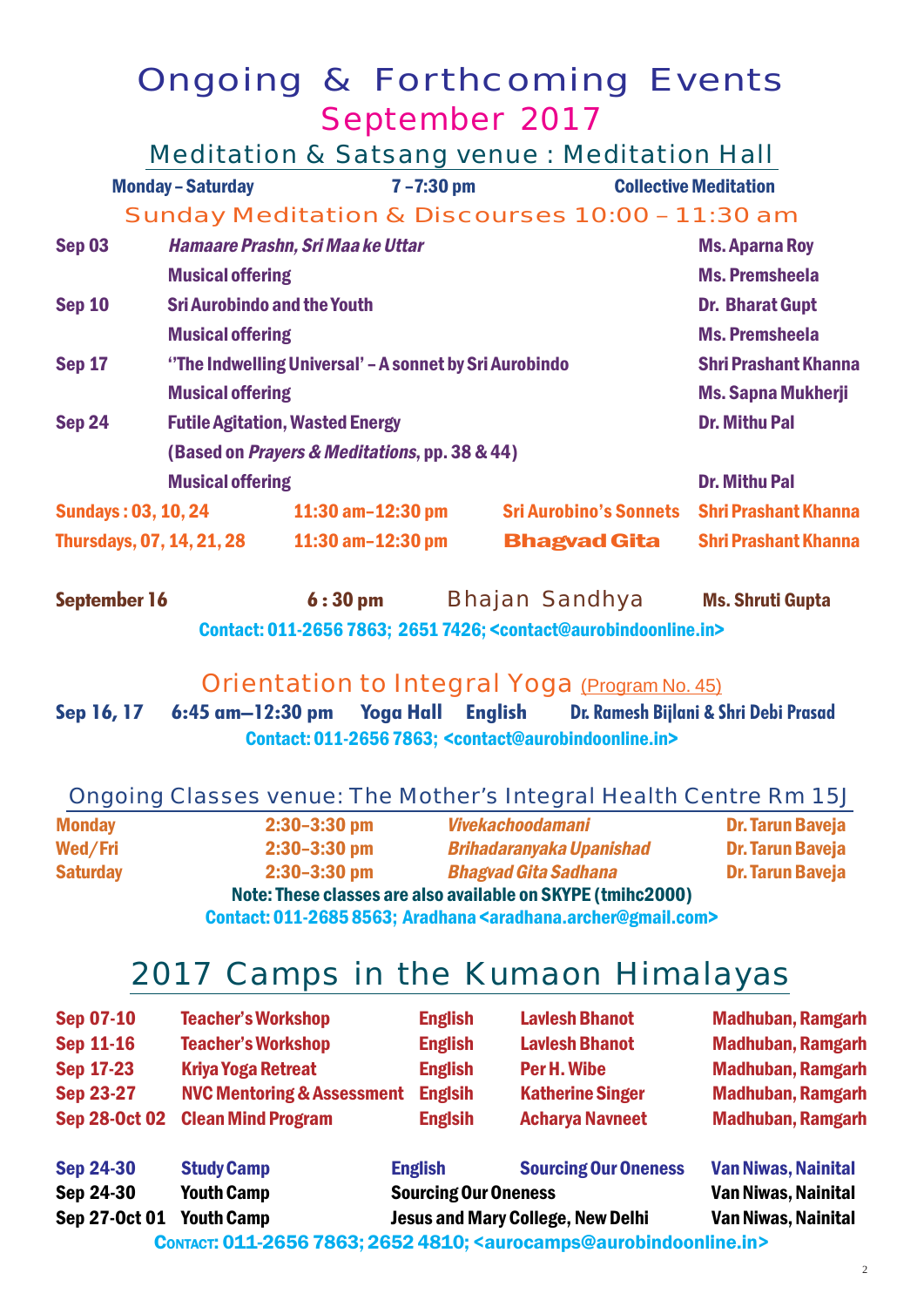# The Mother's Integral Health Centre Activities

|                                                 |                           | (Phone 011-2685 8563, Sanjeeb: 88005 52685, Mrs. Bhatia: 93122 65447; <tmihc2000@yahoo.co.in></tmihc2000@yahoo.co.in> |                      |
|-------------------------------------------------|---------------------------|-----------------------------------------------------------------------------------------------------------------------|----------------------|
| <b>General O.P.D.</b>                           | <b>Daily</b>              | $8:30 - 9:30$ am<br>$2:30-3:30$ pm                                                                                    |                      |
|                                                 |                           | Speciality Clinics - By Appointment Only                                                                              |                      |
| Tue/Thu/Sat                                     | <b>Accupressure</b>       | Tue/Thu/Sat                                                                                                           | <b>Ayurveda</b>      |
| <b>Mon to Fri</b><br><b>Clinical Psychology</b> |                           | Mon-Sat (11am-1pm)                                                                                                    | <b>Physiotherapy</b> |
| <b>Mon to Sat</b>                               | <b>Mind Body Medicine</b> | Mon/Wed/Thu/Fri                                                                                                       | <b>Homeopathy</b>    |
| <b>Tue</b>                                      | <b>Orthopaedics</b>       | Tue/Thu/Sat                                                                                                           | <b>Naturopathy</b>   |
| <b>Thursday</b><br><b>Ophthalmology (Eye)</b>   |                           | Tue/Thu                                                                                                               | <b>Dental</b>        |
| <b>General Surgery</b><br>Wed/Thu               |                           | Tue/Thu                                                                                                               | <b>Gynaecology</b>   |
| <b>Saturday (on call)</b><br><b>Dermatology</b> |                           | <b>Tuesday</b>                                                                                                        | <b>Psychiatry</b>    |
| Mon-Fri 9-11 am Eye Exercise                    |                           | <b>With Prior Appointment</b>                                                                                         |                      |
| Contact: 011-2685 8563; Madhu 92683 84794       |                           |                                                                                                                       |                      |

Integrated Health Services : Tailor-made packages of 4 hrs./day (Tu/Th/Sa) Includes: Ayurveda, Naturopathy, Yogasana, Pranayama, Accupressure, Eye Exercise, Integral Health Consultation

| <b>Sundays</b> | 8 am               | <b>Havan</b>                    |                                |
|----------------|--------------------|---------------------------------|--------------------------------|
| Tue/Thu/Sat    | 6:45-7:45 am       | <b>Yogasanaclass</b>            | <b>Shri Debi Prasad</b>        |
| Mon/Wed/Fri    | $8-9$ am           | <i><b>Yogasanaclass</b></i>     | <b>Ms. Monica Srivastava</b>   |
| Mon/Wed/Fri    | $9:45-10:45$ am    | <b>Yoga for Senior Citizens</b> | <b>Ms. Sapna Mukherjee</b>     |
| Mon/Wed/Fri    | $11$ am $-12$ noon | <i><b>Yogasanaclass</b></i>     | <b>Ms. Madhumita Nayaksahu</b> |
| Tue/Thu/Sat    | $4 - 5$ pm         | <b>Yogasanaclass</b>            | <b>Shri Deepak Jhamb</b>       |
| Mon/Wed/Fri    | $5:30-6:30$ pm     | <i><b>Yogasanaclass</b></i>     | <b>Ms. Seema Dabi</b>          |

# 2017 – Year of the Mind

Clean Mind Programme **At Delhi Ashram Health Centre; From Jan 2017 every Sunday; Time: 8am to 12 noon** Workshops on Traditional & Non-Traditional Practices to enhance Mental Enrichment; Psychiatric Services especially for Teenagers Physical culture – Yoga/Exercise/Games; Chanting; Shramdan; Contentment Scoring **Outreach activities started : Nainital, Rishikesh (Uttarakhand); Dhankot & Gurugram (Haryana); Govt. School (NCT of Delhi) Planning in process for : Chandigarh; Odisha; Ma Mandir (M.P.)** For information and registration contact: 011 2685 8563; <tmihc2000@yahoo.co.in> **September 2017: Schedule of Talks**

**September 03 Loving Kindness & Forgiveness Dr. Urvashi Anand September 10 Seasonal Lifestyle Dr. S. Katoch September 17 Orientation to Integral Yoga Dr. Ramesh Bijlani September 24** *Shakti* **Worship Dr. Shardha Batra**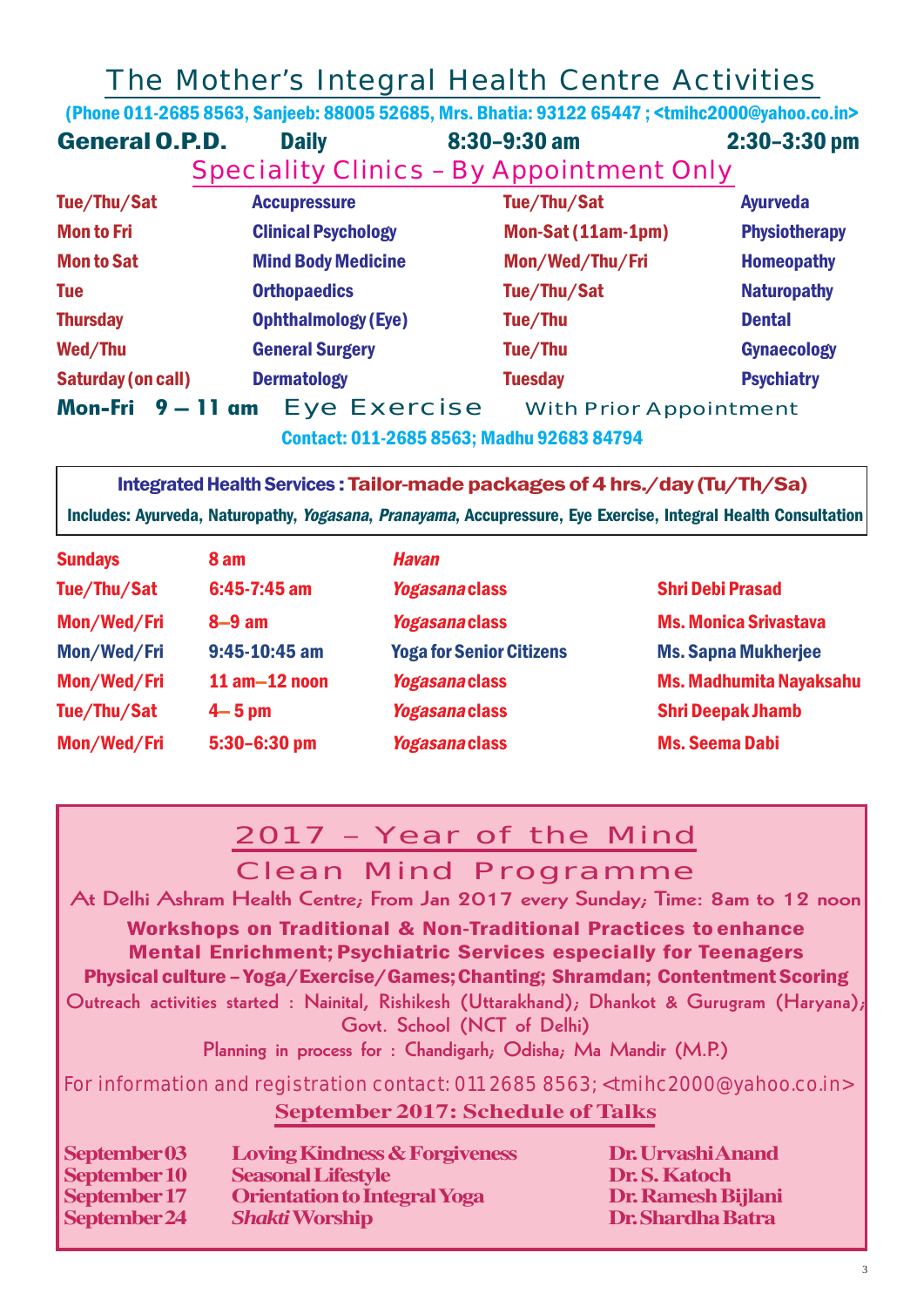# Matri Kala Mandir (MKM) CLASS SCHEDULE

| Mon/Fri           | 4:30-6:30 pm     | <b>Hindusthani Classical Vocal</b>    | <b>Shri Smt. B.S. Rathna</b>      |
|-------------------|------------------|---------------------------------------|-----------------------------------|
| Mon/Wed/Fri       | $3:00 - 6:30$ pm | <b>Hindusthani Classical Vocal</b>    | <b>Shri Kshitij Mathur</b>        |
| Tue/Thu           | 4:00-5:00 pm     | <b>Hindusthani Classical Vocal</b>    | <b>Smt. Premsheela</b>            |
| Wed/Fri           | 4:00-6:00 pm     | <b>Hindusthani Classical Vocal</b>    | <b>Shri Shiv Prasad Rao</b>       |
| Tue/Thu           | 4:00-5:00 pm     | <b>Rabindra Sangeet</b>               | <b>Smt. Samadrita Barua</b>       |
| Wed/Sat           | $3:30-6:30$ pm   | <b>Carnatic Vocal</b>                 | <b>Smt Jalaja Shankar</b>         |
| Wed/Thu           | $4:00 - 6:30$ pm | <b>Tabla</b>                          | <b>Shri Vijay Shankar Mishra</b>  |
| Wed/Fri           | $4:00 - 6:30$ pm | <b>Sitar</b>                          | <b>Shri Neel Ranjan Mukherjee</b> |
| Mon/Fri           | $3:30 - 5:30$ pm | <b>Flute</b>                          | <b>Shri Himanshu Dutt</b>         |
| Mon/Fri           | $3:30 - 5:30$ pm | <b>Violin</b>                         | <b>Dr. Ranjan Srivastav</b>       |
| Mon/Wed/Fri       | 3:30-6:00 pm     | <b>Hawaian Guitar &amp; Key Board</b> | <b>Shri Neel Ranjan Mukherjee</b> |
| Tue/Thu           | $3:30 - 5:30$ pm | <b>Spanish Guitar</b>                 | <b>Shri Jagdish Kumar</b>         |
| Mon/Wed           | $4:00 - 6:00$ pm | <b>Bharata Natyam</b>                 | <b>Smt Rajeswari Natarajan</b>    |
| Tue/Thu           | $4:00 - 6:30$ pm | <b>Kathak Nritya</b>                  | <b>Smt. Raksha Singh</b>          |
| Wed/Sat           | $4:00 - 6:30$ pm | <b>Kathak Nritya</b>                  | <b>Km. Anjali Saini</b>           |
| Mon/Fri           | $3:30 - 5:00$ pm | Odissi Nritya                         | <b>Shri Dibakar Khuntia</b>       |
| Tue/Thu           | 4:00-6:00 pm     | <b>Painting</b>                       | <b>Shri Tapan Ch. Bhowmick</b>    |
| Tue/Thu/Sat       | 4:00-6:00 pm     | <b>Table Tennis</b>                   | <b>Shri Gulshan Rai Khera</b>     |
| <b>Mon to Sat</b> | 5:00-6:00 pm     | <b>Taekwondo</b>                      | <b>Shri Arshad Hashish</b>        |
| Tue/Thu/Sat       | $5:00 - 6:15$ pm | <b>Basketball (M.I.S. students)</b>   | <b>Shri Hridesh Rawal/</b>        |
|                   |                  |                                       |                                   |

Contact: 95558 07745; 2656 7863; <matrikalamandir67@gmail.com>

# Important Days in the Ashram

|            |                             |                                                                                   | 2 September (Saturday) Anniversary of Shri Surendra Nath Jauhar's Mahasamadhi Day |
|------------|-----------------------------|-----------------------------------------------------------------------------------|-----------------------------------------------------------------------------------|
| 06:15 am   | <b>Flower offering</b>      |                                                                                   | Chacha ji's samadhi                                                               |
| 07:00 am   | <b>Invocation</b>           |                                                                                   | <b>Meditation Hall</b>                                                            |
| 08:30 am   | <b>Havan</b>                |                                                                                   | Chacha ji's samadhi                                                               |
| 06:30 pm   | <b>Lights of Aspiration</b> |                                                                                   | Samadhi Lawn                                                                      |
| 06:45 pm   |                             | <b>Music offering by Ashram Choir</b>                                             | <b>Meditation Hall</b>                                                            |
|            | <b>Reading by Tara didi</b> |                                                                                   |                                                                                   |
| 07:40 P.M. | <b>Prasad</b>               |                                                                                   |                                                                                   |
|            |                             | Contact: 011-2656 7863; <contact@aurobindoonline.in></contact@aurobindoonline.in> |                                                                                   |

Shri Vikram Singh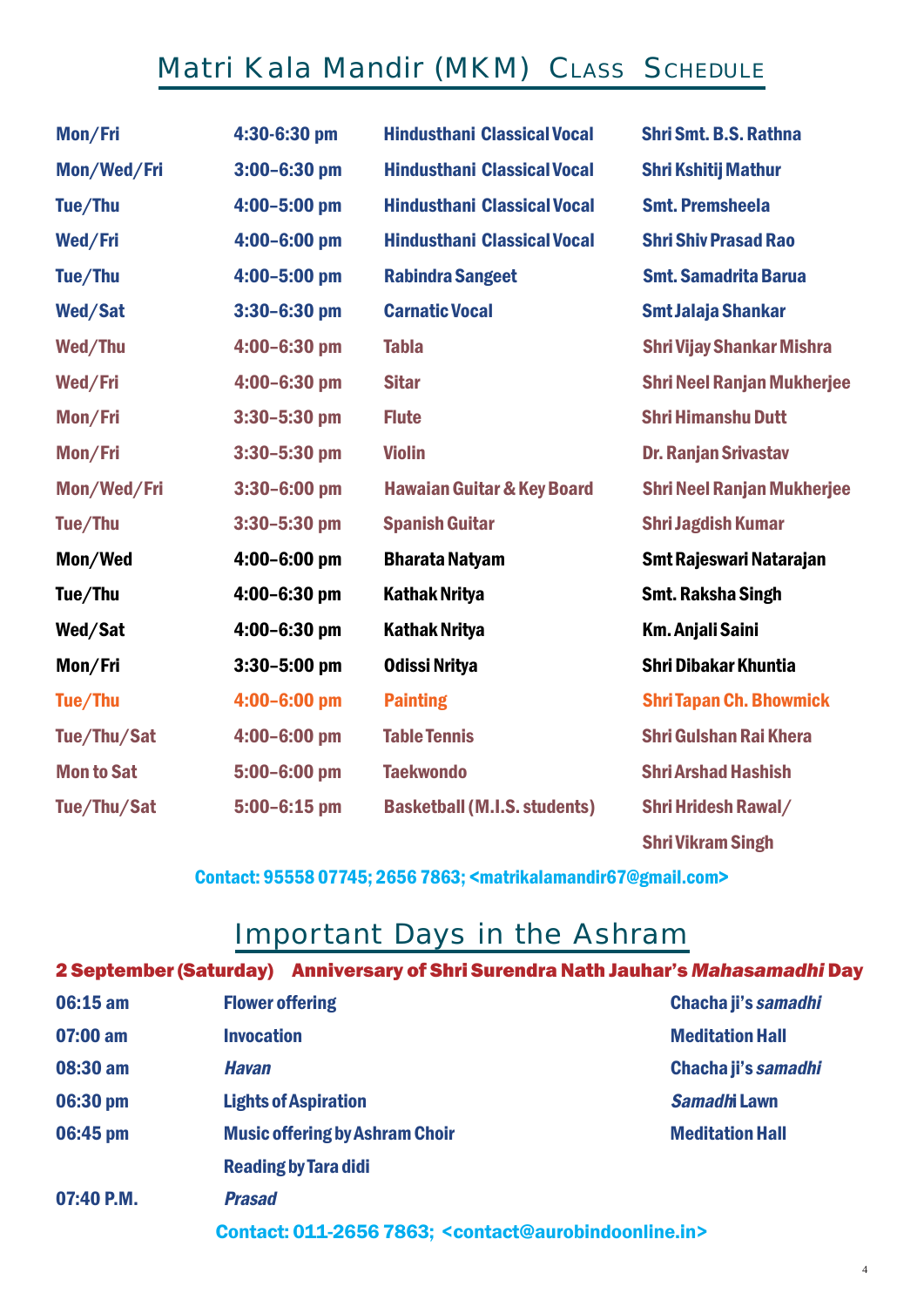# **The Psychic Being**

The world is a masked form of Sachchidananda… Existence, Conscious-Force, Bliss… The divine Conscious-Force is omnipresent in the material cosmos, but veiled, operative secretly behind the actual phenomenon of things, and it expresses itself there characteristically through its own subordinate term, Life… The divine All-existence also is omnipresent in the material cosmos, but veiled, hidden behind the actual phenomenon of things, and manifests itself there initially through its own subordinate term, Substance, Form of being or Matter. Then, equally, the principle of divine Bliss must be omnipresent in the cosmos, veiled indeed and possessing itself behind the actual phenomenon of things, but still manifested in us through some subordinate principle of its own in which it is hidden and by which it must be found and achieved in the action of the universe. That term is something in us which we sometimes call in a special sense the soul,—that is to say, the psychic principle which is not the life or the mind, much less the body, but which holds in itself the opening and flowering of the essence of all these to their own peculiar delight of self, to light, to love, to joy and beauty and to a refined purity of being.

The Atma [Jivatman] is the Self or Spirit that remains above, pure and stainless, unaffected by the stains of life, by desire and ego and ignorance. It is realised as the true being of the individual, but also more widely as the *same being* in all and as the Self of the cosmos; it has also a self-existence above the individual and cosmos and it is then called the Paramatma, the supreme Divine Being.

The soul is something that comes from the Divine into the evolution… The *antaratman* [Inner Atma] is the soul... the divine spark from the beginning... in all Things… a divine spark which, through attraction, through affinity and selection, gathers around it a beginning of psychic consciousness... It begins in the mineral, it is a little more developed in the plant, and in the animal there is a first glimmer of the psychic presence). Then there comes a moment when this psychic being is sufficiently developed to have an independent consciousness and a personal will. And then after innumerable lives more or less individualised, it becomes conscious of itself, of its movements and of the environment it has chosen for its growth. Arriving at a certain state of perception, it decides generally at the last minute of the life it has just finished upon earth—the conditions in which its next life will be passed... the psychic being can progress and form itself only in the physical life and upon earth. As soon as it leaves a body, it enters into a rest which lasts for a more or less long time according to its own choice and its degree of development—a rest for assimilation, for a passive progress so to say, a rest for passive growth which will allow this same psychic being to pass on to new experiences and make a more active progress. But after having finished one life (which usually ends only when it has done what it wanted to do), it will have chosen the environment where it will be born, the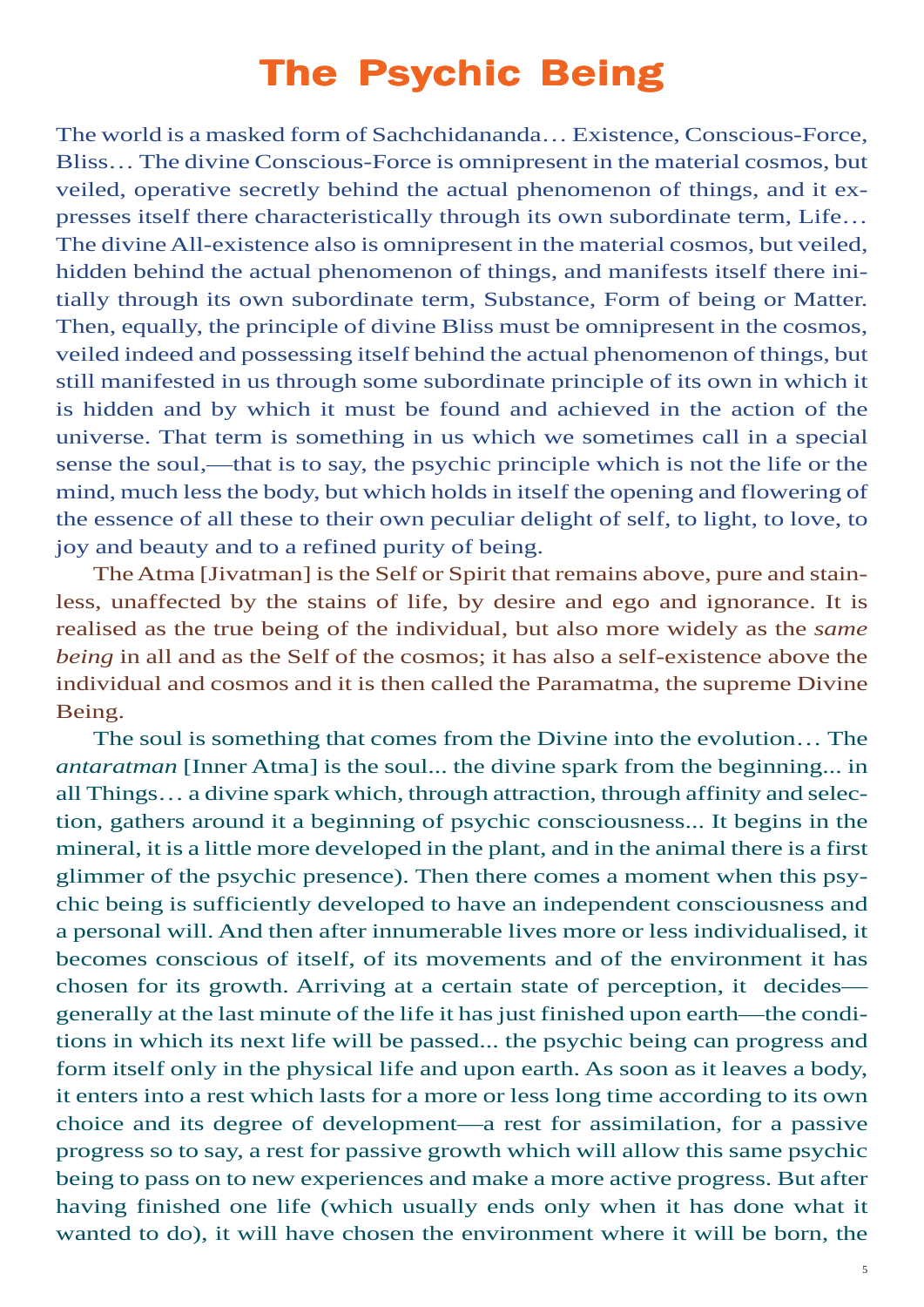approximate place where it will be born, the conditions and the kind of life in which it will be born, and a very precise programme of the experiences through which it will have to pass to be able to make the progress it wants to make.

The soul of a plant or an animal is not altogether dormant—only its means of expression are less developed than those of a human being. There is much that is psychic in the plant, much that is psychic in the animal. The plant has only the vital physical evolved in its form, so it cannot express itself; the animal has a vital mind and can, but its consciousness is limited and its experiences are limited, so the psychic essence has a less developed consciousness and experience than is present or at least possible in man. All the same, animals have a soul and can respond very readily to the psychic in man.

The psychic being is that which persists after death, because it is your eternal self; it is this that carries the consciousness forward from life to life. The psychic being is the real individuality of the true and divine individual within you. For your individuality means your special mode of expression and your psychic being is a special aspect of the one Divine Consciousness that has taken shape in you. But in the psychic consciousness there is not that sense of division between the individual and the universal consciousness which affects the other parts of your nature. You are conscious there that your individuality is your own line of expression, but at the same time you know too that it is an expression objectifying the one universal consciousness.

The psychic being is that part of the being which is directly under the influence of the Divine Consciousness… It is a world of harmony, and everything moves in it from light to light and from progress to progress. It is the seat of the Divine Consciousness, the Divine Self in the individual being. It is a centre of light and truth and knowledge and beauty and harmony which the Divine Self in each of you creates by his presence, little by little; it is influenced, formed and moved by the Divine Consciousness of which it is a part and parcel. It is in each of you the deep inner being... It is the intermediary between the Divine Consciousness and your external consciousness; it is the builder of the inner life, it is that which manifests in the outer nature the order and rule of the Divine Will.

In most religions, and perhaps in most philosophies also, it is the vital being which is called "soul", for it is said that "the soul leaves the body", while it is the vital being which leaves the body. One speaks of "saving the soul", "wicked souls", "redeeming the soul"... but all that applies to the vital being, for the psychic being has no need to be saved! It does not share the faults of the external person, it is free from all reaction.

Fundamentally, without… inner will of the psychic being… human beings would be quite dismal, dull, they would have an altogether animal life. Every gleam of aspiration is always the expression of a psychic influence. Without the presence of the psychic, without the psychic influence, there would never be any sense of progress or any will for progress.

–Excerpted from the writings of *Sri Aurobindo* and the *Mother*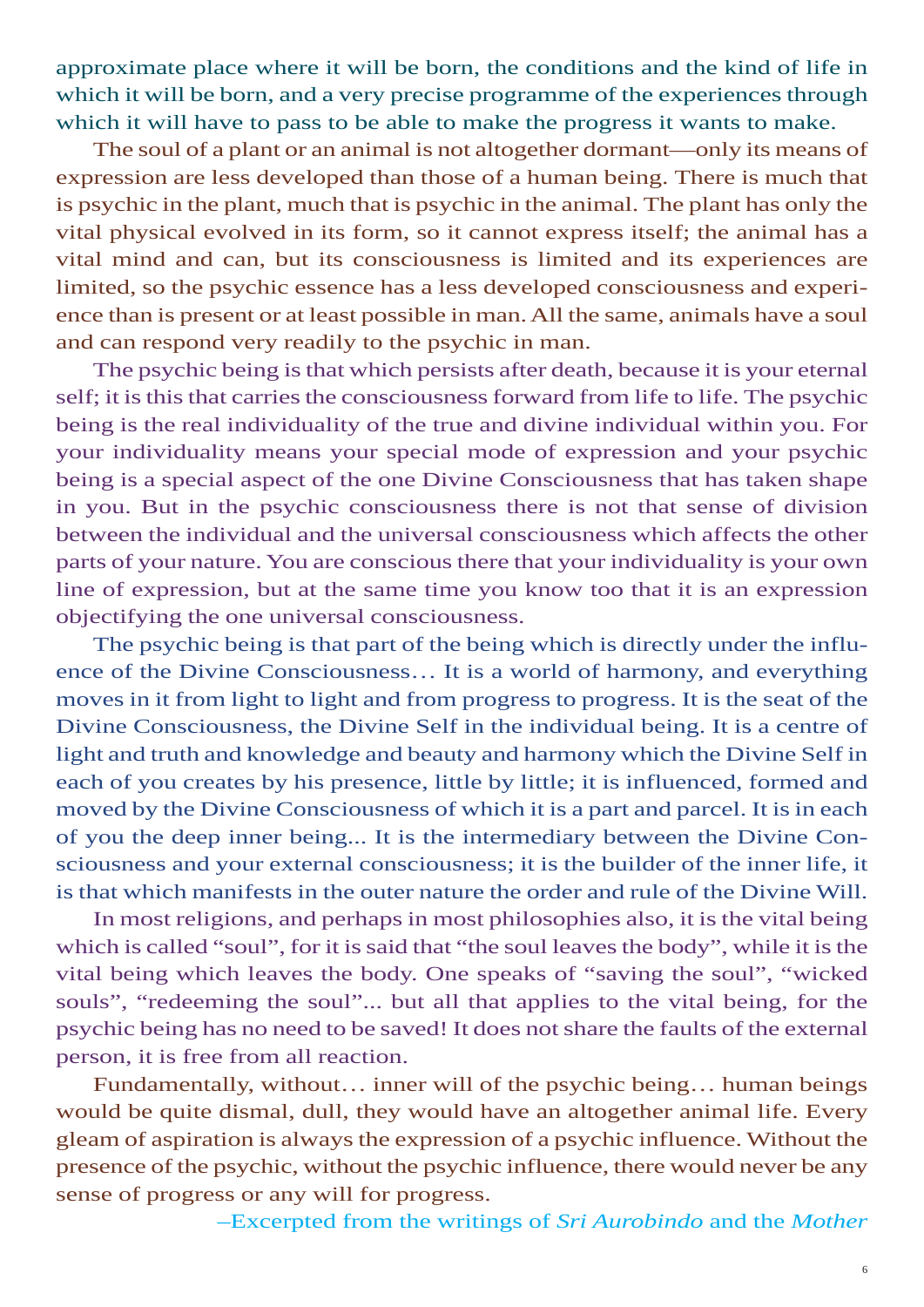# Activities during July 16 – August 15, 2017

**VISITORS FROM JAPAN** : A group of 35 yoga enthusiasts from Japan, led by their 90-



year old yoga teacher Mr. Tahara Hodo, visited the Ashram on the morning of 16 July 2017. After a brief introduction to the Ashram and its activities, Dr. Ramesh Bijlani briefed them with a short introduction to the lives, works and teachings of Sri Aurobindo and the Mother. The organizer of the tour Mr. Markus, an individual of Indian origin, acted as an interpreter for the group.

**CLEAN MIND PROGRAMME** : Under this program, on five Sundays, The Mother's Integral Health Centre of Delhi Ashram conducted manifold activities including Maha Mrityunjay *Havan* & Gita *path,* and yogasanas/ fun games, and Contentment Scoring. A number of talks and workshops were additional features of this program. Thus Mrs. Vatsala spoke on 'Happiness' to 17 on 16 July, Dr. Shardha Batra on '*Saraswati Mantra*' to 20 on 23 July, Shri Mukesh Batra on 'Work is Worship' to 15 on 30 July, Dr. Urvashi Anand on 'Discriminative Faith' to 20 on 6 August, and Dr. Surinder Katoch on 'Diabetic Mind' to 30 attendees on 13 August. Shramdan, distribution of old clothes and *Prasad* comprised some other activities of the programs.



*BHAJAN SANDHYA* : In the *Bhajan Sandhya* on 29 July 2017 in the Meditation Hall, Ms. Samadrita Barua made an offering of Hindustani Classical music and Rabindra Sangeet. She was accompanied on *tabla* by Shri Arup Moitra and on *taanpura* by Dr. Jayanthy Ramachandran. To the great appreciation of the audience, one of the bhajans presented was a favorite of Mahatma Gandhi,

*Vaishnava jana to tene kahiye*…

A 20-week 200-hour course on 'Teaching Yoga' under the aegis of The Mother's Integral Health Centre of the Ashram was inaugurated in the Meditation Hall on 2 August 2017. The event began with aspiration for the divine Presence by Ms. Sapna Mukherjee. Everybody felt deeply the absence of Karuna Didi's voice, for she always used to begin the Invocation in the past. Thereafter, Dr. Ramesh Bijlani gave an introduction to the course by stating that this course was not the usual run-of-the mill affair which generally aims for the students to gain competency in giving instructions for the physical practices of yoga. In this course, hackneyed expressions such as 'yoga is a spiritual discipline' and 'yoga is a way of life' are brought to life. Moreover, students have an opportunity to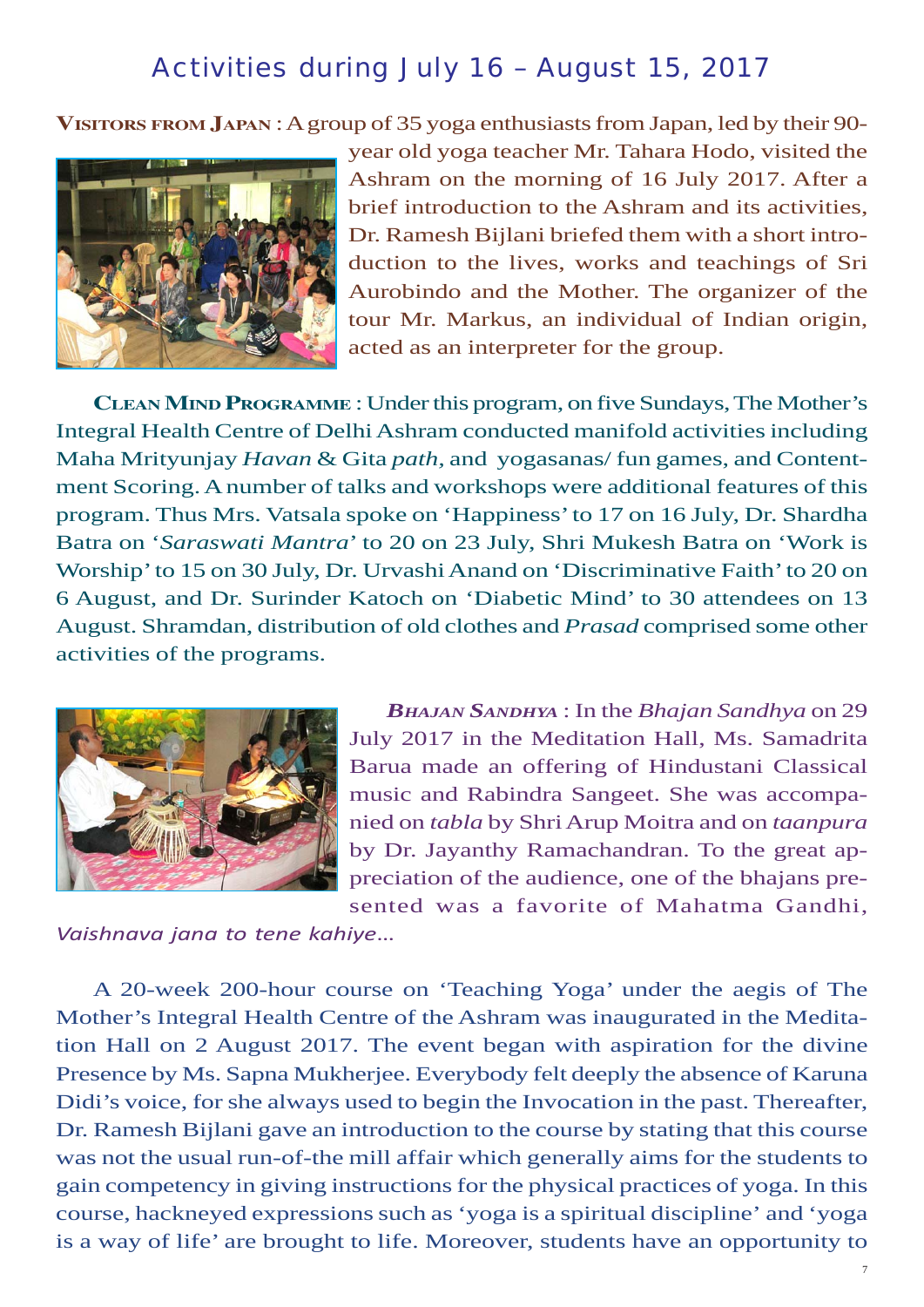

initiate in themselves a process of psycho-spiritual transformation leading to a change of their innate nature be-

getting more love, peace and joy in their lives. Following the intro, Ms. Sapna Mukherjee made a musical offering of de-

votional songs and the program ended with silent meditation against a backdrop of the inspirational Mother's Music.



Through a selection process, 35 students were enrolled for the course which is scheduled to continue until 15 December 2017.

**CREATIVITY COMPETITION AT M.I.S.** : Luminaire, the annual series of inter-school events, which celebrates the spirit of creativity and novelty, was held in The Mother's International School on August 9, 2017. An ode to the literary visionary and seer, Sri Aurobindo, it invited one to pursue the unending journey of selfknowledge and growth.

The competition, comprising of various events, was adjudged by an esteemed panel of judges.

The program began with singing of soulful *bhajans* in the Hall of Grace.



After the conclusion of the diverse items, Smt. Sanghamitra Ghosh, Principal M.I.S., announced the names of the winners of various events. For the Sanskrit declamation on 'The Importance Of Sanskrit In The Oneness Of All Religions', Tejas Sekri of The Mother's International School won the first prize. For 'Hindi Kavya Rachna', Rudra Jyotirmay of

The Mother's International School, and Mallika Miglani of Sri Ram School, Aravalli, were deemed the best. For Iinter- school



On-the- spot Painting Competition, Shreya Samantra of Gyan Bharti school bagged the first prize. 'Poetique', the French



dramatization of poetry saw an inspired display of performances, for which the team comprising of Sancia Sehdev, Kashvi Chaudhary, and Disha Kapoor of Springdales School, Dhaula Kuan, was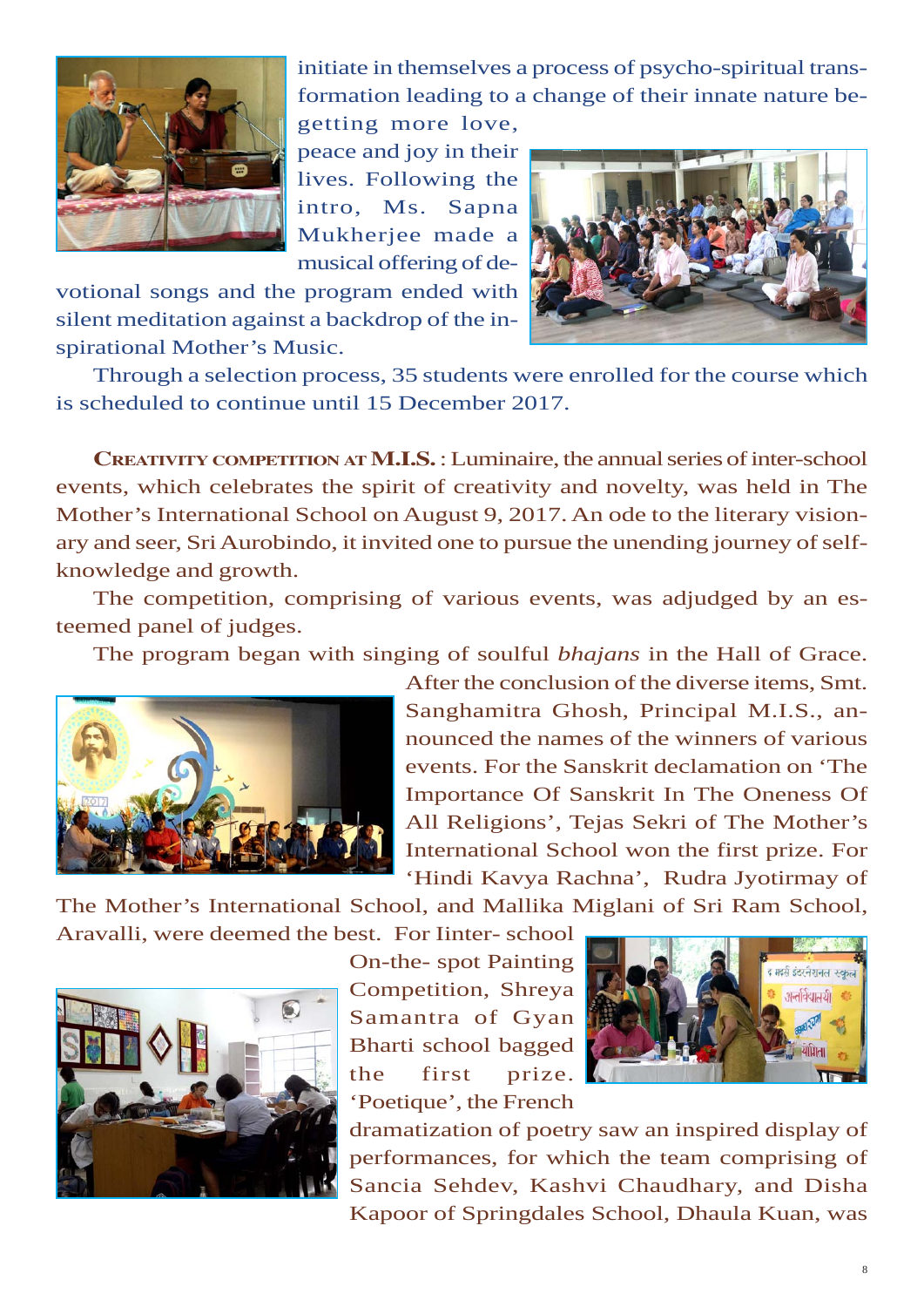awarded the first position. This year's Extempore saw Shagnik Debroy of Step By Step School, Noida, and Natasha Abrol of The Mother's International School claim the positions of first runner up and winner, respectively. The eventful program ended with the Bluebells International School winning the much coveted rolling trophy.





**114TH BIRTH ANNIVERSARY OF SHRI SURENDRA NATH JAUHAR FAQUIR**' : Since 13 August was a Sunday this year, students and staff of The Mother's International School paid tribute to the Founder, Shri Surendra Nath Jauhar, on 11 August 2017. Students of the senior section offered a cluster of devotional songs in a special assembly in the Meditation Hall of the Ashram, followed by recitation of snippets from the life, character, personality and works of Chacha ji in chaste Hindi, and ending with meditation with a backdrop of Mother's Music. Junior section organized an inter-school patriotic song fes-

tival. A bevy of songs and dances were presented to the audi-



ence in the Hall of Grace. Prizes and trophy were awarded to the deserving students at the end of the program.

On 13th August, *havan* at Chachaji's *samadhi* was followed with flower offering by Ashram residents and visitors. In the forenoon, the Ashram Choir sang several bhajans including Chacha ji's favorite, *wah wah mauj faqiran di*. Dr. Ramesh Bijlani thereafter spoke of Chacha ji's life and works. Two major decisions Chacha ji made were certainly origi-



nated by his psychic

being – one, responding to Mahatma Gandhi's call for active participation in the freedom struggle by dropping out of college at the tender age of 18, and two, after independence opting to dedicate his life for Mother' work rather than continuing with politics. The latter occurred because of the Mother's Grace whose darshan he first had in 1939, and on

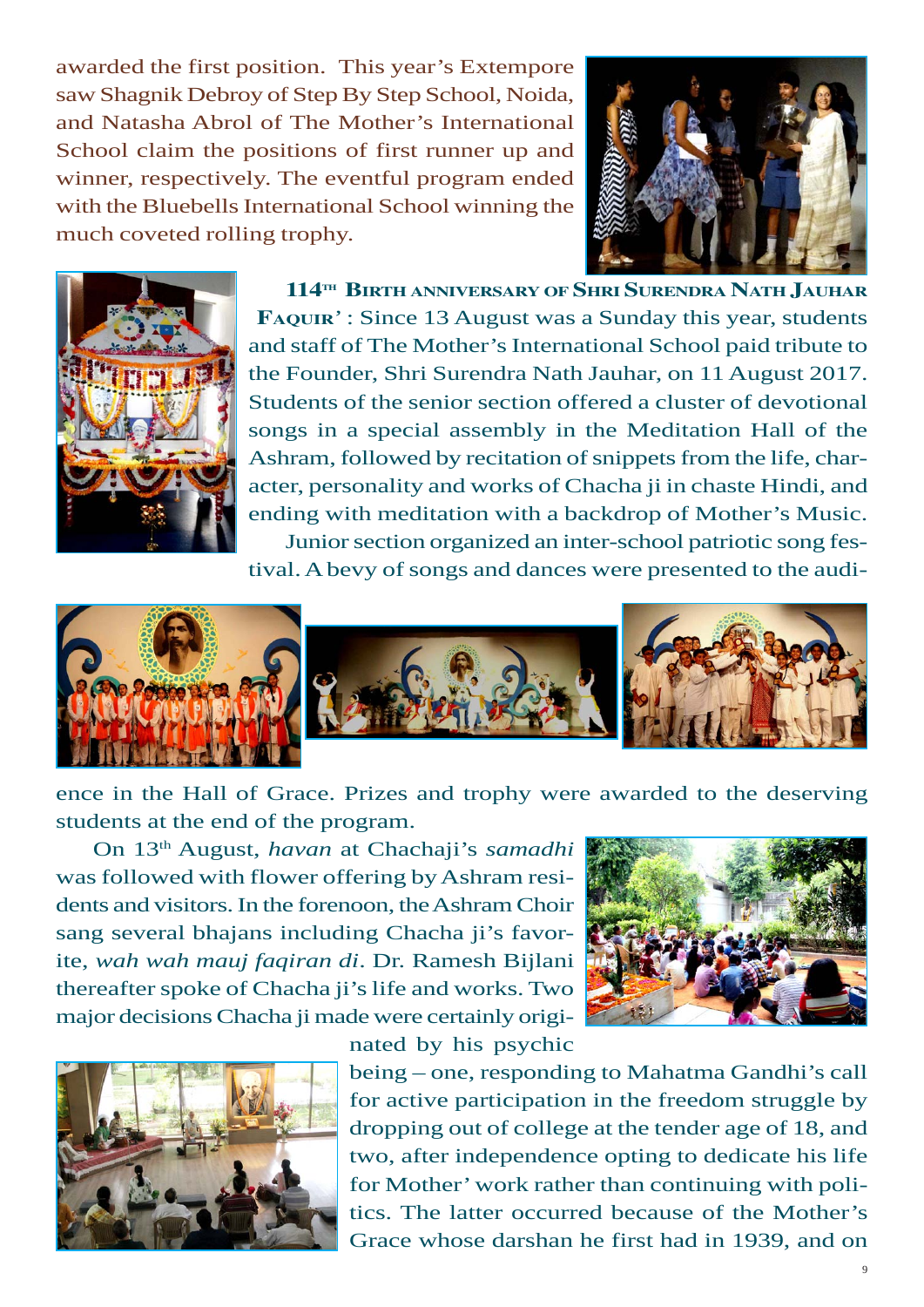every Darshan Day thereafter.

 In the evening, after several favorite songs of Chacha ji were sung by Premsheela and others, Tara Didi read out the chapter 'My Supreme Discovery' from Chacha ji's memoirs, in which he has described in candid detail laced with his customary humour his visit to Pondicherry in 1939 which led to a distinct turning point in his life.



THE 4TH *D.N. JHUNJHUNWALA MEMORIAL LECTURE* was delivered by Dr. Rahul Awasthy, a poet and lecturer of Hindi at Bareilly College on 14 August 2017 in the Meditation Hall on *Sri Arvind va Akhand Bharat* (Sri Aurobindo and undivided India). Dr. Awasthy spoke with great enthusiasm in chaste Hindi about the essential indivisibility and unity of India. While drawing cues from the biography and writings of Sri Aurobindo, he talked about the psychological and spiritual origin of nationalism. The

speaker kept the audience mesmerized with his passionate delivery which appeared to come straight from his heart.



**SRI AUROBINDO S 145TH BIRTH ANNIVERSARY AND INDIA S 71**<sup>st</sup> INDEPENDENCE DAY were celebrated on August 15. The day began with *Prabhat Pheri*, walking around the campus singing the glory of the Lord, as usual led by Sukhendu Roy, followed by invocation for the divine Presence in the Meditation Hall by Km. Srila Basu. Later in the forenoon, between two short sessions of soulful

music, Acharya Navneet spoke on *Glimpses of Sri Aurobindo's Commentary on Bhagavad Gita*. He began with a tribute to Sri Aurobindo who worked for freedom in its widest sense, political as well as spiritual. He said that Sri Aurobindo's commentary on the Bhagvad Gita, *Essays on the Gita*, is an integral interpretation of the entire paradigm of the scripture. In this book, although Sri Aurobindo follows all topics

in the same sequence as Gita does, he often makes reference to verses from all chapters to crystallize the innermost intent of the

Gita. The speaker dwelt at some length on the concept of duty. Doing one's duty in a disinterested manner is vital for purification until a person considers himself to be the doer. But ultimately that has to be transcended by becoming a completely conscious instrument of God's Will in the universe.

In the early afternoon, Matri Kala Mandir stu-

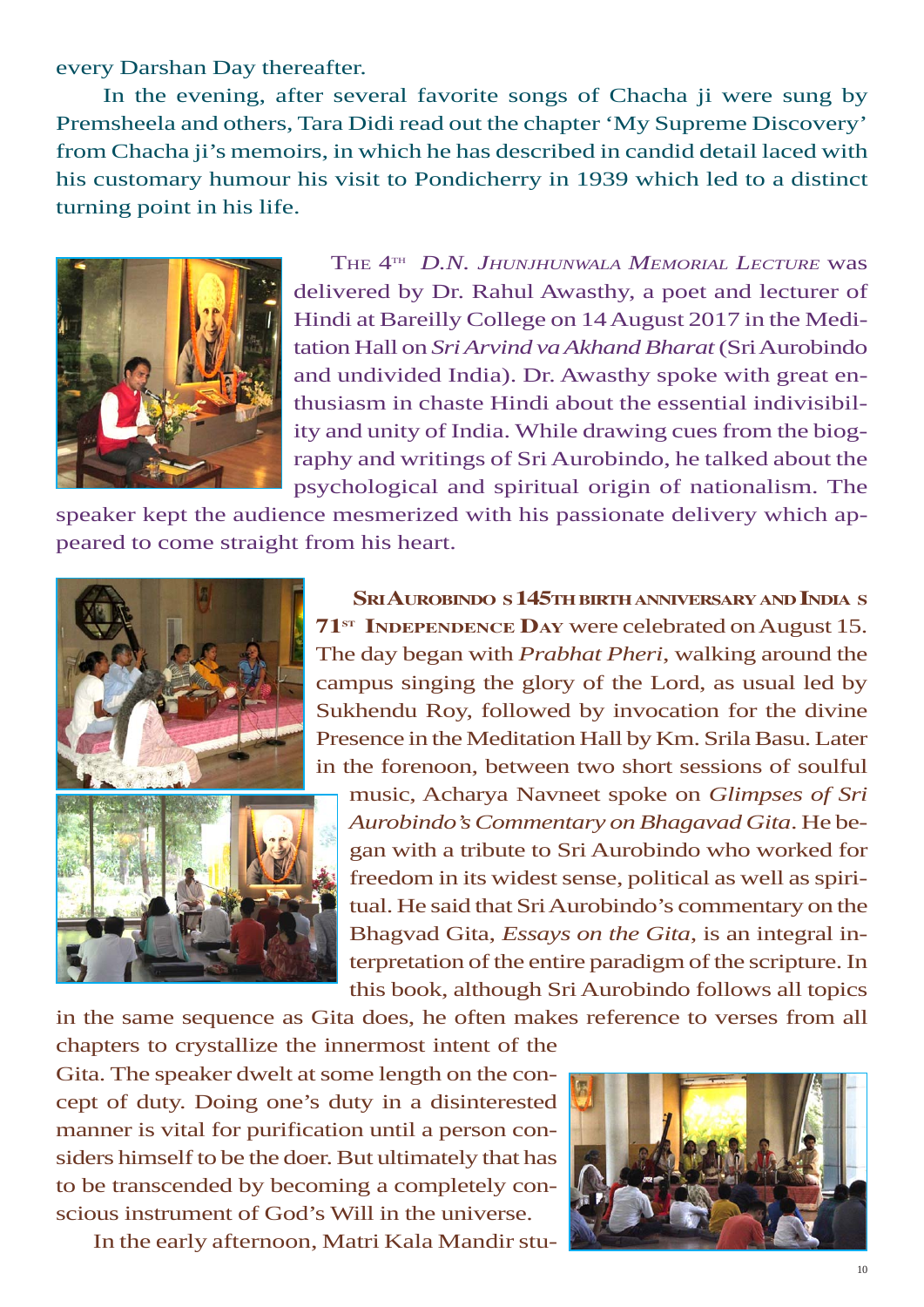dents made a musical offering in the Meditation Hall. Later in the afternoon, a



2-hour play '*Dashavatar'* (Ten Divine Incarnations) was enacted in the Hall of Grace. The play gave glimpses of the first nine avatars, *matsya* (fish), *kurma* (tortoise), *varaha* (boar), *narasimha* (half-lion, halfman), *vamana* (dwarf), Parashurama, Rama, Krishna and Buddha, and legends associated with each. The play concluded with a slide show suggestive of Sri Aurobindo being the tenth avatar. Dr. Prakash Verma's commentary helped connect the scenes, clarified the

tion, and soulful singing of Vande Mataram at the

symbolism of the legends, and elucidated the evolutionary feature of the incarnations as explained by Sri Aurobindo. Hira Das and Naval are to be commended for their hard work for the success of the play.

In the evening, after the customary March-past, kindling of lights of aspira-



Samadhi Lawn, Tara Didi read the prayer of 15 March 1914 from the Mother's *Prayers & Meditations.* Subse-

> quently, Pt. Barun Pal and his ensemble





presented a soothing *Hansa Veena* recital in the Meditation Hall.

The eventful day concluded with distribution of Prasad and a card bearing the following message:

*In the Yoga as in life it is the man who persists unwearied to the last in the face of every defeat and disillusionment and of all confronting, hostile and contradicting events and powers who conquers in the end and finds his faith justified because to the soul and Shakti in man nothing is impossible.*

– Sri Aurobindo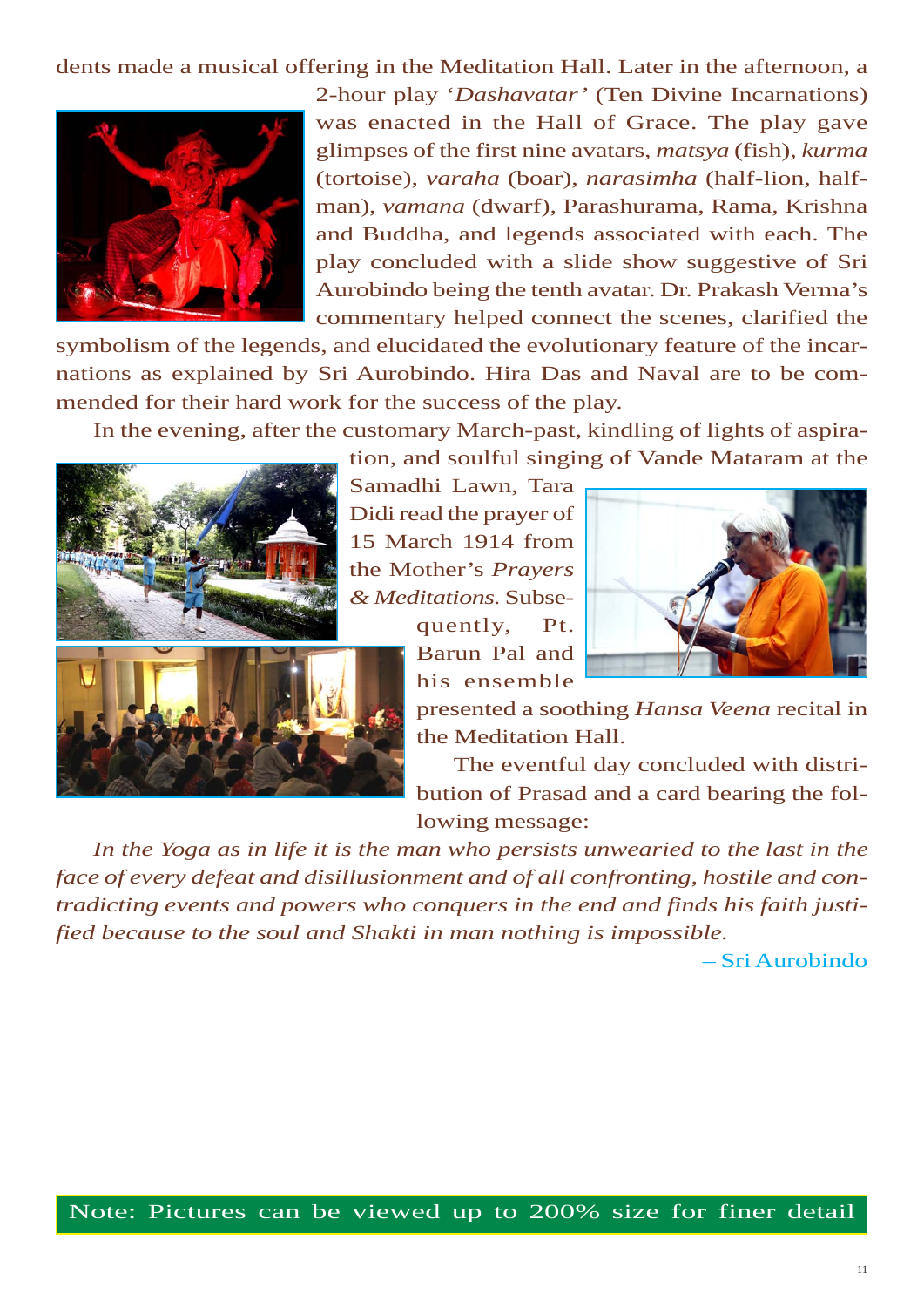#### Editor's Note

"Serialization of *The Message of the Gita* in 'Realization' began from February 2017. The book was compiled by Shri Anil Baran and first published in 1938 by Sri Aurobindo Ashram, Pondicherry. Commentary text in the book derived from *Essays on the Gita* was no intellectual undertaking by Sri Aurobindo but rather "... whatever spiritualisation and divinisation it [his own intellect] attained was through the descent of a higher supra-intellectual knowledge into that silence. The book, Essays on the Gita, itself was written in that silence of the mind, without intellectual effort and by a free activity of this knowledge from above."

Text has been rearranged to suit the magazine format, and phonetic rendering of Sanskrit text in Roman Script has been incorporated." \* \* \* \* \*

Sri Aurobindo considers the message of the Gita to be the basis of the great spiritual movement which has led and will lead humanity more and more to its liberation... escape from falsehood and ignorance... From the time of its first appearance, the Gita has had an immense spiritual action; but with the new interpretation [*Essays on the Gita*] that Sri Aurobindo has given to it, its influence has increased considerably and has become decisive. – *The Mother* \* \* \* \* \*

The world abounds with scriptures sacred and profane, with revelations and halfrevelations, with religions and philosophies, sects and schools and systems. To these the many minds of a half-ripe knowledge or no knowledge at all attach themselves with exclusiveness and passion and will have it that this or the other book is alone the eternal Word of God... It may therefore be useful in approaching an ancient Scripture, such as the... Gita, to indicate precisely the spirit in which we approach it and what exactly we think we may derive from it that is of value to humanity and its future... In the Gita there is very little that is merely local or temporal and its spirit is so large, profound and universal that even this little can easily be universalised without the sense of the teaching suffering any diminution or violation; rather by giving an ampler scope to it than belonged to the country and epoch, the teaching gains in depth, truth and power. Often indeed the Gita itself suggests the wider scope that can in this way be given to an idea in itself local or limited... the principal ideas suggestive and penetrating which are woven into its complex harmony, are eternally valuable and valid; for they are not merely the luminous ideas or striking speculations of a philosophic intellect, but rather enduring truths of spiritual experience, verifiable facts of our highest psychological possibilities...

We do not belong to the past dawns, but to the noons of the future. A mass of new material is flowing into us; we have not only to assimilate the influences of the great theistic religions of India and of the world... but to take full account of the potent though limited revelations of modern knowledge and seeking... All this points to a new, a very rich, a very vast synthesis; a fresh and widely embracing harmonisation of our gains is both an intellectual and a spiritual necessity of the future. But just as the past syntheses have taken those which preceded them for their starting-point, so also must that of the future... proceed from what the great bodies of realised spiritual thought and experience in the past have given. Among them the Gita takes a most important place. – Sri Aurobindo in *Essays on the Gita* \* \* \* \* \*

#### Preface to *THE MESSAGE OF THE GITA*

The Gita is a great synthesis of Aryan spiritual culture and Sri Aurobindo's luminous exposition of it, as contained in his *Essays on the Gita*, sets out its inner significances in a way that brings them home to the modern mind. I have prepared this commentary summarising its substance with the permission of Sri Aurobindo. The notes have been entirely compiled from the *Essays on the Gita* and arranged under the slokas in the manner of the Sanskrit commentators.

Sri Aurobindo Ashram,

Pondicherry, 21<sup>st</sup> February, 1938 – ANILBARAN, Editor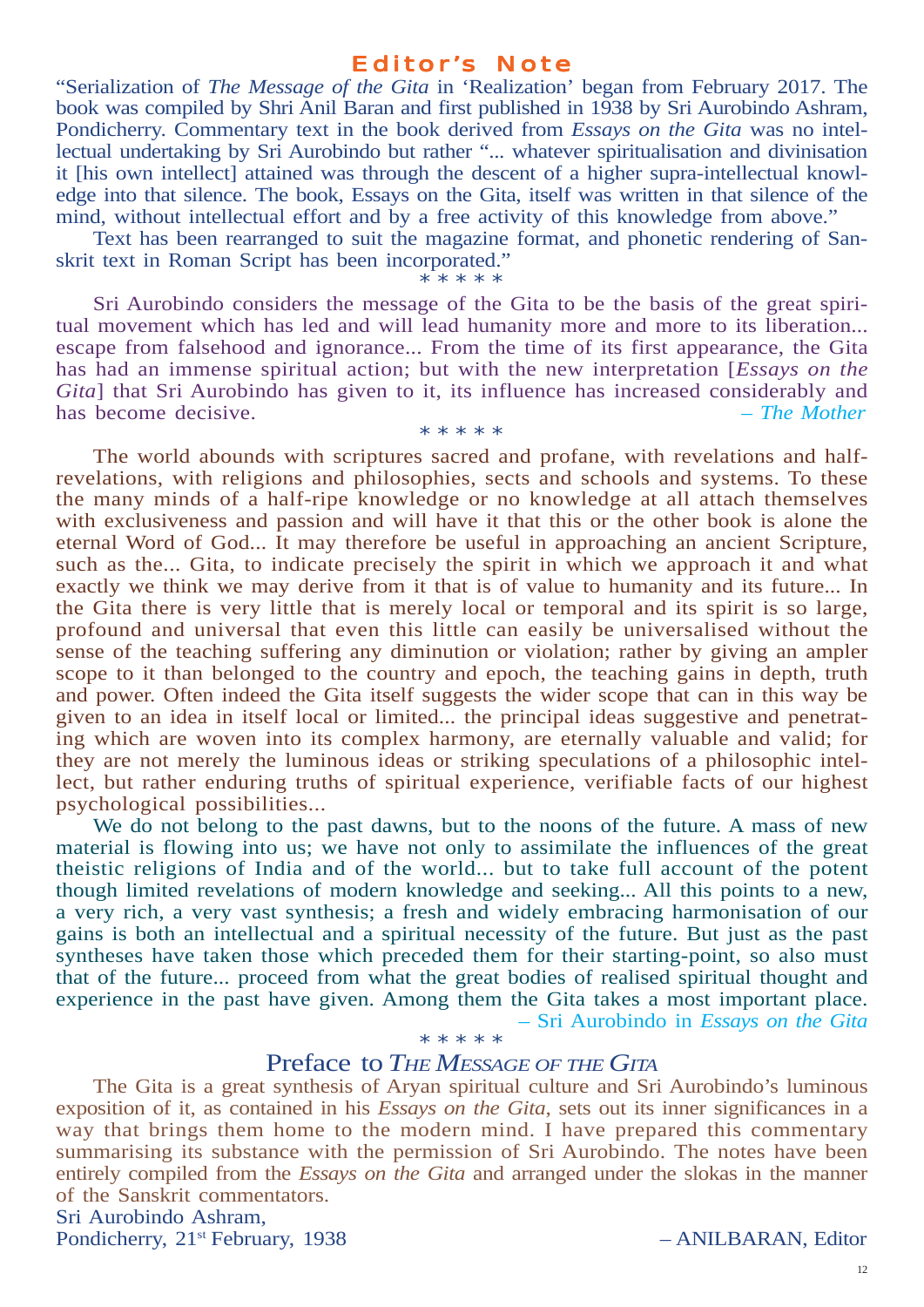# THE MESSAGE OF THE GITA

With Text, Translation and Notes As INTERPRETED BY

#### SRI AUROBINDO

Edited by ANILBARAN ROY

\* \* \* \* \*

अर्जून उवाच $-$ 

## स्थितप्रज्ञस्य का भाषा समाधिस्थस्य केशव। <u>स्थितधीः किं प्रभाषेत किमासीत व्रजेत किम्</u>ना २-५४।।

**Arjuna Uvaacha --**

#### **Sthitaprajnasya kaa bhaashaa samaadhisthasya keshava; Sthitadheeh kim prabhaasheta kimaaseeta vrajeta kim.**

Arjuna said: What is the sign of the man in Samadhi whose intelligence is firmly fixed in wisdom? How does the sage of settled understanding speak, how sit, how walk ?

(Arjuna, voicing the average human mind, asks for some outward, physical, practically discernible sign of Samadhi. No such signs\* can be given, nor does the Teacher attempt to supply them; for the only possible test of its possession is inward and that there are plenty of hostile psychological forces to apply. Equality is the great stamp of the liberated soul and of that equality even the most discernible signs are still subjective).

**\* The sign of the man in Samadhi is not that he loses consciousness of object? and surroundings and of** his mental and physical self and cannot be recalled to it even by burning or torture of the body, the ordi**nary idea of the matter; trance is a particular intensity, not the essential sign.**

श्री भगवान उवाच -

# प्रजहाति यदा कामान् सर्वान् पार्थ मनोगतान्। आत्मन्येवात्मना तुष्टः स्थितप्रज्ञस्तदोच्यते । । २-५५।।

**Sri Bhagavaan Uvaacha --**

#### **Prajahaati yadaa kaamaan sarvaan paartha manogataan; Aatmanyevaatmanaa tushtah sthitaprajnastadochyate.**

The Blessed Lord said: When a man expels,\*O Partha, all desires from the mind, and is satisfied in the self by the self, then is he called stable in intelligence.

**\* The test of Samadhi is the expulsion of all desires, their inability to get at the mind, and it is the inner state from which this freedom arises, the delight of the soul gathered within itself with the mind equal and still and high-poised above the attractions and repulsions, the alternations of sunshine and storm and stress of the external life. It is drawn inward even when acting outwardly; it is concentrated in self even when gazing out upon things; it is directed wholly to the Divine even when to the outward vision of others busy and preoccupied with the affairs of the world.**

## दुःखेष्वनुद्विग्नमनाः सुखेषु विगतस्पृह<mark>ः</mark>। वीतरागभयक्रोधः स्थितधीर्मुनिरुच्यते।।२-५६।।

#### **Duhkheshwanudwignamanaah sukheshu vigatasprihah;**

#### **Veetaraagabhayakrodhah sthitadheer munir uchyate.**

He whose mind is undisturbed\* in the midst of sorrows and amid pleasures is free from desire, from whom liking and fear and wrath have passed away, is the sage of settled understanding.

**\* The Stoic self-discipline calls desire and passion into its embrace of the wrestler and crushes them between its arms, as did old Dhritarashtra in the epic the iron image of Bhima. The Gita, making its call on the warrior nature of Arjuna, starts witli this heroic movement. It calls on him to turn on the great enemy**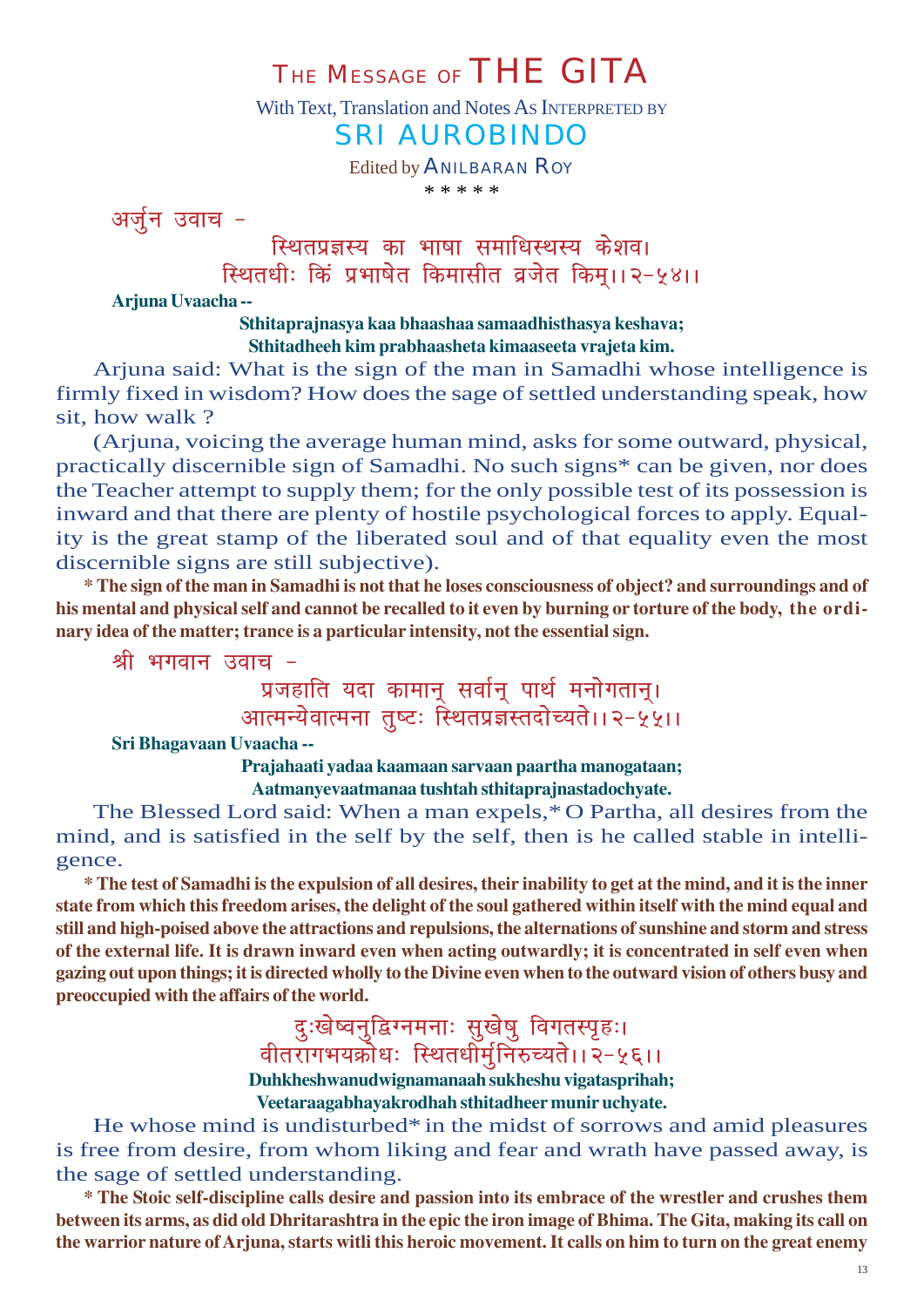**desire and slay it. Its first description of equality is that of the Stoic philosopher. But the Gita accepts this** Stoic discipline, this heroic philosophy, on the same condition that it accepts the tamasic recoil, it must **have above it the sattwic vision of knowledge, at its root the aim at self-realisation and in its steps the ascent to the divine nature. A Stoic discipline which merely crushed down the common affections of our human nature,—although less dangerous than a tamasic weariness of life, unfruitful pessimism and sterile** inertia, because it would at least increase the power and self-mastery of the soul, would still be no un**mixed good, since it might lead to insensibility and an inhuman isolation without giving the true spiritual release. The Stoic equality is justified as an element in the discipline of the Gita because it can be associated with and can help to the realisation of the free immutable self in the mobile human being,** *param drishtwa,* **and to status in that new self-consciousness,** *esha brahmi sthitih.*

> यः सर्वत्रानभिस्नेहस्तत्तत्प्राप्य शुभाशुभम्। नाभिनन्दति न द्वेष्टि तस्य प्रज्ञा प्रतिष्ठिता। २-५७।। **Yah sarvatraanabhisnehas tattat praapya shubhaashubham;**

**Naabhinandati na dweshti tasya prajnaa pratishthitaa.**

Who in all things is without affection though visited by this good or that evil and neither hates nor rejoices, his intelligence sits firmly founded in wisdom.<br>यदा संहरते चायं कूर्मो ऽगंगिव सर्वशः।

# sन्द्रियाणीन्द्रियार्थेभ्यस्तस्य<sup>ें</sup>प्रज्ञा प्रतिष्ठिता।।२-५८।।

**Yadaa samharate chaayam kurmo'ngaaneeva sarvashah; Indriyaaneendriyaarthebhyas tasya prajnaa pratishthitaa.**

Who draws\*away the senses from the objects of sense, as the tortoise draws in his limbs into the shell, his intelligence sits firmly founded in wisdom.

**\* The first movement must be obviously to get rid of desire which is • the whole root of the evil and suffering; and in order to get rid of desire, we must put an end to the cause of desire, the rushing out of the senses to seize and enjoy their objects**. **We must draw them back when they are inclined thus to rush out, draw them away from their objects into their source, quiescent-in the mind, the mind quiescent in the intelligence, the intelligence quiescent in the soul and its self-knowledge, ob- serving the action of Nature, but not subject to it, not desiring anything that the objective life can give.**

**It is not an external asceticism, the physical renunciation of the objects of sense that I am teaching, suggests Krishna immediately to avoid a misunderstanding which is likely at once to arise; I speak of an inner withdrawal, a renunciation of desire.**

### विषया विनिवर्तन्ते निराहारस्य देहिन:। रसवर्जं रसोऽप्यस्य परं दृष्ट्वा निवर्तते।।२-५६।।

#### **Vishayaa vinivartante niraahaarasya dehinah**

#### **Rasavarjam raso'pyasya param drishtwaa nivartate.**

If one abstains\*from food, the objects of sense cease to affect, but the affection itself of the sense, the rasa, remains; the rasa also ceases when the Supreme is seen.

**\* The embodied soul, having a body, has to support it normally by food for its normal physical action ; by abstention from food it simply removes from itself the physical contact with the objects of sense, but does not get rid of the inner relation which makes that contact hurtful. It retains the pleasure of the sense in the object, the** *rasa,* **the liking and disliking,— for** *rasa* **has two sides; the soul must, on the contrary, be capable of enduring the physical contact without suffering inwardly this sensuous reaction (see Sl. 64).**

> यततो ह्यपि कौन्तेय पुरुषस्य विपश्चितः। 5न्द्रियाणि प्रमाथीनि हरन्तिं प्रसभं मनः।।२-६०।। **Yatato hyapi kaunteya purushasya vipashchitah;**

**Indriyaani pramaatheeni haranti prasabham manah.**

Even the mind of the wise\*man who labours for perfection is carried away by the vehement insistence of the senses, O son of Kunti.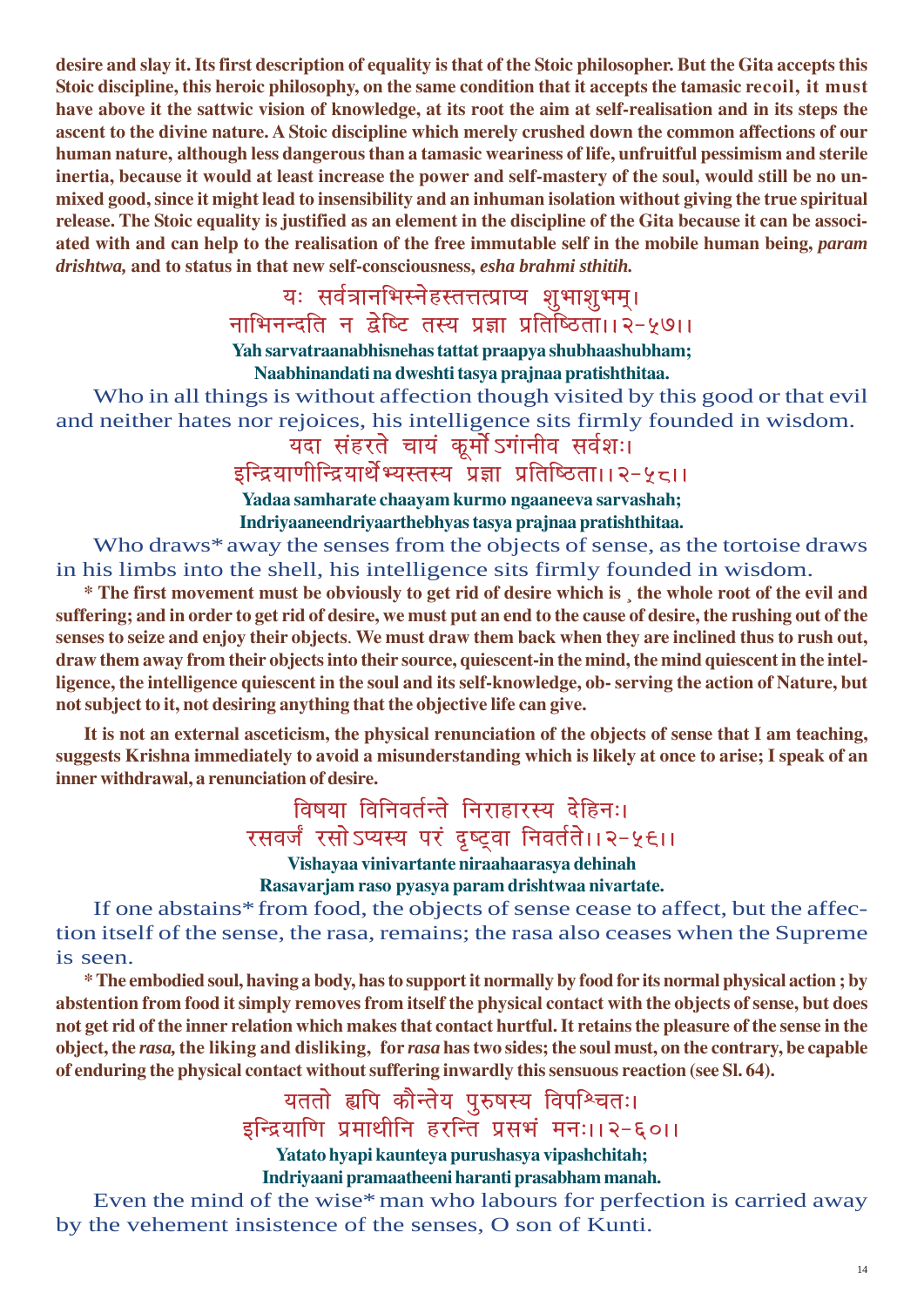**\* Certainly self-discipline, self-control is never easy. All intelligent human beings know that they must exercise some control over themselves and nothing is more common than this advice to control the senses ; but ordinarily it is only advised imperfectly and practised imperfectly in the most limited and insufficient fashion. Even, however, the sage, the man of clear, wise and discerning soul who really labours to acquire complete self-mastery finds himself hurried and carried away by the senses.**

> तानि सर्वाणि संयम्य युक्त आसीत मत्परः। वशे हि यस्येन्द्रियाणि तस्य प्रज्ञा प्रतिष्ठिता।।२-६१।। **Taani sarvaani samyamya yukta aaseeta matparah; Vashe hi yasyendriyaani tasya prajnaa pratishthitaa.**

Having brought all the senses under control, he must sit firm in Yoga, wholly given up to Me; for whose senses are mastered\*, of him the intelligence is firmly established (in its proper seat).

**\* This cannot be done perfectly by the act of the intelligence itself, by a merely mental self-discipline ; it can only be done by Yoga with something which is higher than itself and in which calm and self-mastery are inherent. And this Yoga can only arrive at its success by devoting, by consecrating, by giving up the whole** self to the Divine, to Mef, says Krishna; for the Liberator is within us, but it is not our mind, nor our intelligence, nor our personal will, they are only instruments. It is the Lord in whom, as we are told in the **end, we have utterly to take refuge. And for that we must at first make him the object of our whole being and keep in soul-contact with him. This is the sense of the phrase " he must sit firm in Yoga, wholly given up to** Mef; but as yet it is the merest passing hint after . the manner of the Gita, three words only which contain **in seed the whole gist of the highest secret yet to be developed.** *Yukta asita matparah,*

> ध्यायतो विषयान् पुंसः संगस्तेषूपजायते। संगात संजायते कामः कामात्क्रोधोऽभिजायते।।२-६२।। **Dhyaayato vishayaan pumsah sangas teshupajaayate; Sangaat sanjaayate kaamah kaamaat krodho'bhijaayate.**

In him whose mind dwells on the objects of sense with absorbing interest, attachment to them is formed; from attachment arises desire; from desire anger comes forth.

क्रोधाद् भवति संमोहः संमोहात्स्मृतिविभ्रमः। स्मृतिभ्रंशाद् बुद्धिनाशो बुद्धिनाशात्प्रणश्यति।।२-६३।। **Krodhaad bhavati sammohah sammohaat smriti vibhramah; Smritibhramshaad buddhinaasho buddhinaashaat pranashyati.**

Anger\* leads to bewilderment, from bewilderment comes loss of memory; and by that the intelligence is destroyed; from destruction of intelligence he perishes.

**\* By passion the soul is obscured, the intelligence and will forget to see and be seated in the calm observing soul, there is a fall from the memory of one's true self, and by that lapse the intelligent will is also obscured, destroyed even. For, for the time being, it no longer exists to our memory of ourselves, it disappears in a cloud of passion; we become passion, wrath, grief and cease to be self and intelligence and will.**

> रागद्वेषवियुक्तैस्तु विषयानिन्द्रियैश्चरन्। आत्मवश्यैर्विधेयात्मा प्रसादमधिगच्छति।। २- ६४।। प्रसादे सर्वदुःखानां हानिरस्योपजायते। प्रसन्नचेतसो ह्याशुँ बुद्धिः पर्यवतिष्ठते।।२-६५।। **Raagadwesha viyuktaistu vishayaanindriyaishcharan; Aatmavashyair vidheyaatmaa prasaadamadhigacchati. Prasaade sarvaduhkhaanaam haanir asyopajaayate; Prasannachetaso hyaashu buddhih paryavatishthate.**

It is by ranging\* over the objects with the senses, but with senses subject to the self, freed from liking and disliking, that one gets into a large and sweet clearness of soul and temperament in which passion and grief find no place; the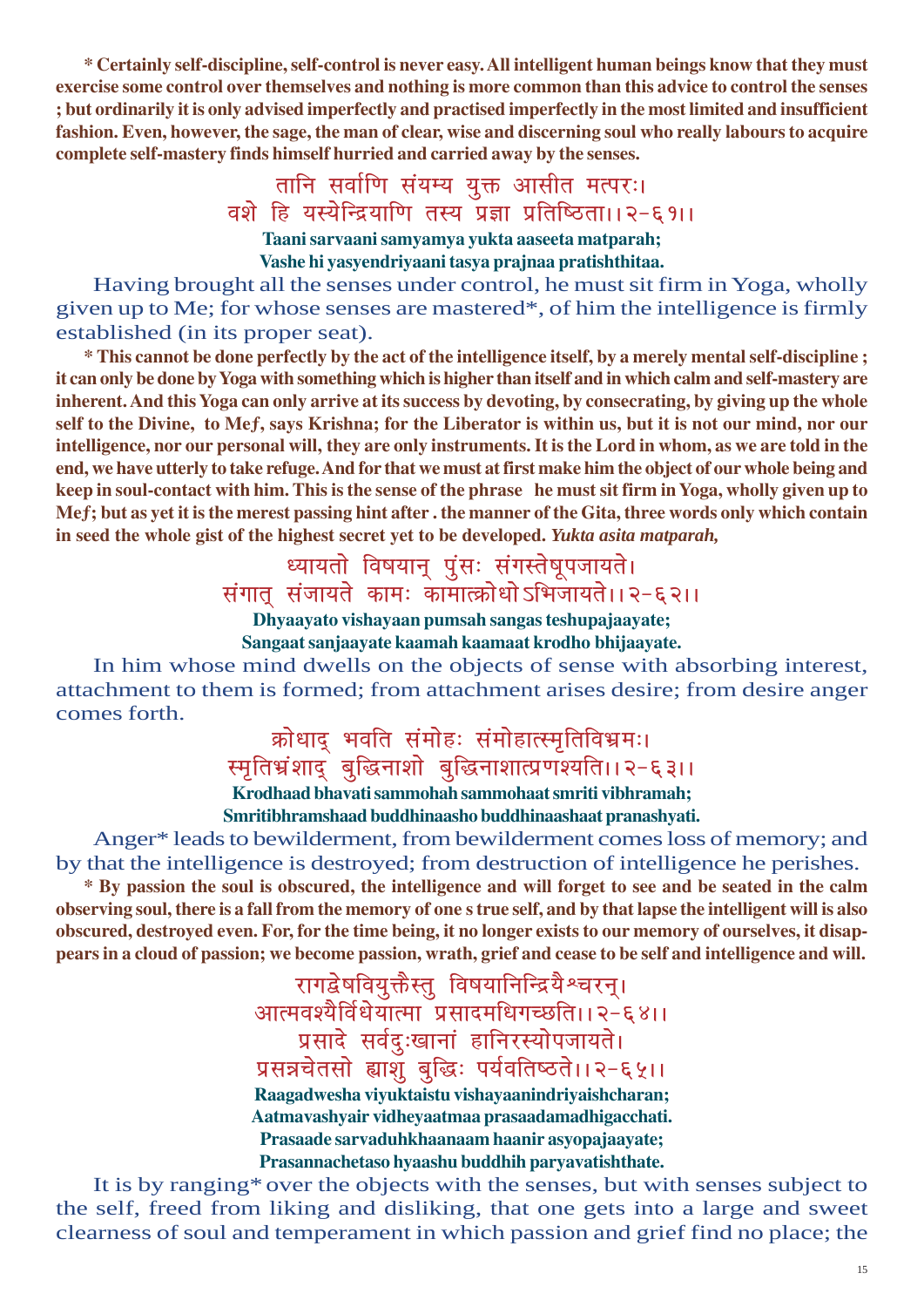intelligence of such a man is rapidly established (in its proper seat).

**\* But how is this desireless contact with objects, this unsensuous use of the senses possible ? It is possible,** *param drishtwa,* **by the vision of the Supreme,—***param,* **the Soul, the Purusha,—and by living in the Yoga, in union or oneness of the whole subjective being with that, through the Yoga of the intelligence. Then, free from reactions, the senses will be delivered from the affections of liking and disliking, escape the duality of positive and negative desire, and calm, peace, clearness, liappy tranquillity,** *atmaprasada,* **will settle upon the man. That clear tranquillity is the source of the soul's felicity all grief begins to lose its power of touching the tranquil soul the intelligence is rapidly established in the peace of the self suffering is destroyed. It is this calm, desireless, grie Hess fixity of the buddhi in self-poise and self-knowledge to which the Gita gives the name of Samadhi.**

**The culmination of the Yoga of the intelligent will is in the Brahroic status,** *brahmi sthiti.* **It is a reversal of the whole view, experience, knowledge, values, seeings of earth-bound creatures.**

> नास्ति बुद्धिरयुक्तस्य न चायुक्तस्य भावना। न चाभावयतः शान्तिरशान्तस्य कुतः सुखम् ।। २-६६।। **Naasti buddhir ayuktasya na chaayuktasya bhaavanaa; Na chaabhaavayatah shaantir ashaantasya kutah sukham.**

For one who is not in Yoga, there is no intelligence, no concentration of thought; for him without concentration there is no peace, and for the unpeaceful how can there be happiness?

<sub>.</sub><br>इन्द्रियाणां हि चरतां यन्मनोऽनुविधीयते। तदस्य हरति प्रज्ञां वायुर्नावमिवाम्भाँसे।।२-६७।। **Indriyaanaam hi charataam yanmano'nuvidheeyate; Tadasya harati prajnaam vaayur naavam ivaambhasi.**

Such of the roving senses as the mind follows, that carries away the understanding, just as the winds carry away a ship on the sea.

#### तस्माद्यस्य महाबाहो निगृहीतानि सर्वशः।

5न्द्रियाणीन्द्रियार्थेभ्यस्तस्य प्रज्ञा प्रतिष्ठिता।।२-६८।।

**Tasmaad yasya mahaabaaho nigriheetaani sarvashah;**

**Indriyaaneendriyaarthebhyas tasya prajnaa pratishthitaa.**

Therefore, O mighty-armed, one who has utterly restrained the excitement of the senses by their objects, his intelligence sits firmly founded in calm self-knowledge.

या निशा सर्वभूतानां तस्यां जागर्ति संयमी।

यस्यां जाग्रति भूतानि सा निशा पश्यतो मुनेः।।२-६६।।

**Yaanishaa sarvabhootaanaam tasyaam jaagarti samyamee;**

**Yasyaam jaagrati bhootaani saa nishaa pashyato muneh.**

That (higher being) which is to all creatures a night, is to the self-mastering sage his walking (his luminous day of true being, knowledge and power); the life of the dualities which is to them their waking (their day, their consciousness, their bright condition of activity) is a night ( a troubled sleep and darkness of the soul) to the sage who sees.

आपूर्यमाणमचलप्रतिष्ठं समुद्रमापः प्रविशन्ति यद्<mark>व</mark>त्। तद्वत्कामा यं प्रविशन्ति सर्वे स शान्तिमाप्नोति न कामकामी।।२-७०।। **Aapooryamaanam achalapratishtham Samudram aapah pravishanti yadwat; Tadwat kaamaa yam pravishanti sarve Sa shaantim aapnoti na kaamakaami.**

He attains peace, into whom all desires enter as waters into the sea (an ocean of wide being and consciousness) which is ever being filled, yet ever motionless – not he who ( like troubled and muddy waters) is disturbed by every little inrush of desire.